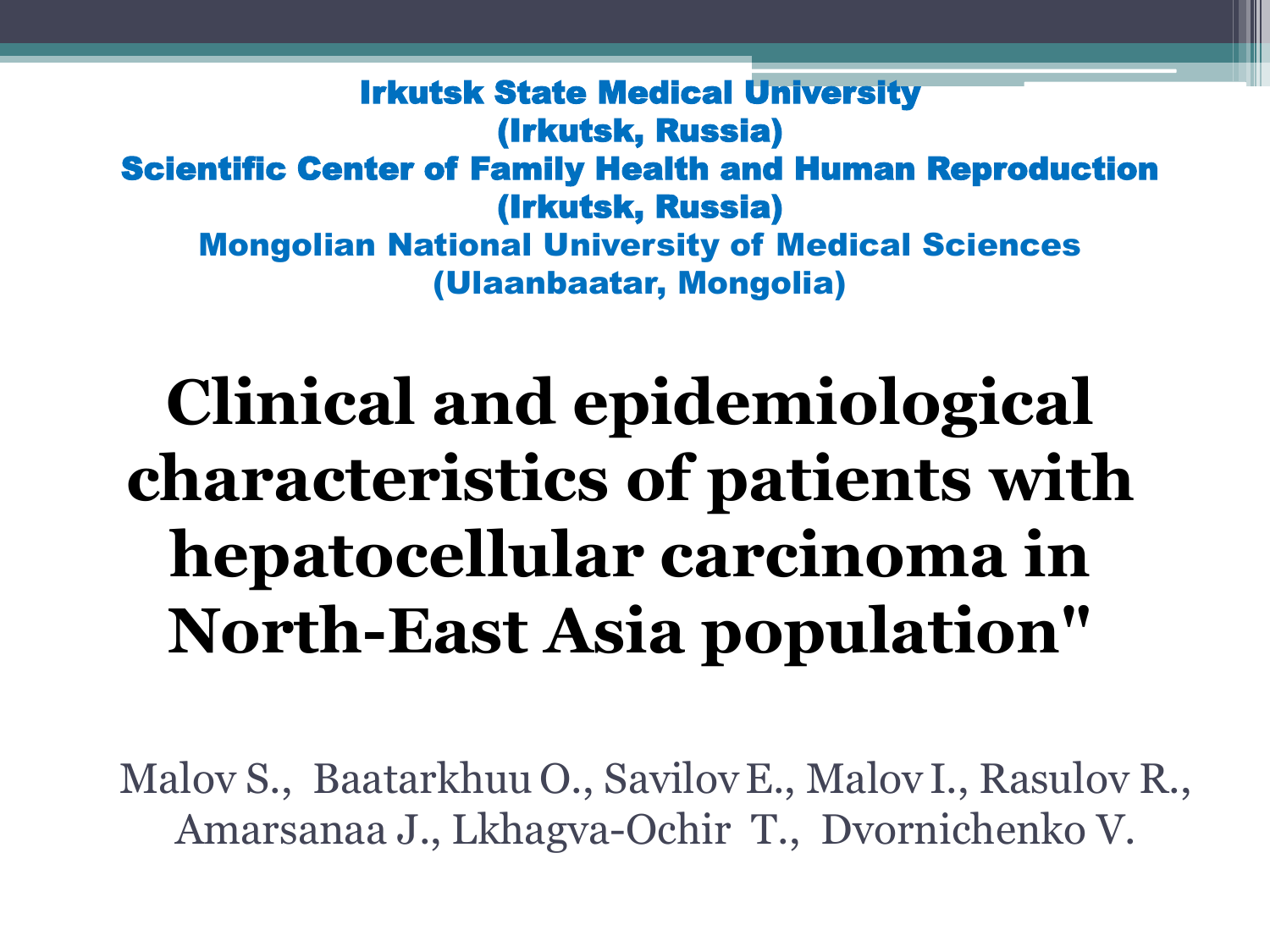### **Decreasing of acute hepatitis B incidence rates in Russia after beginning of vaccination**

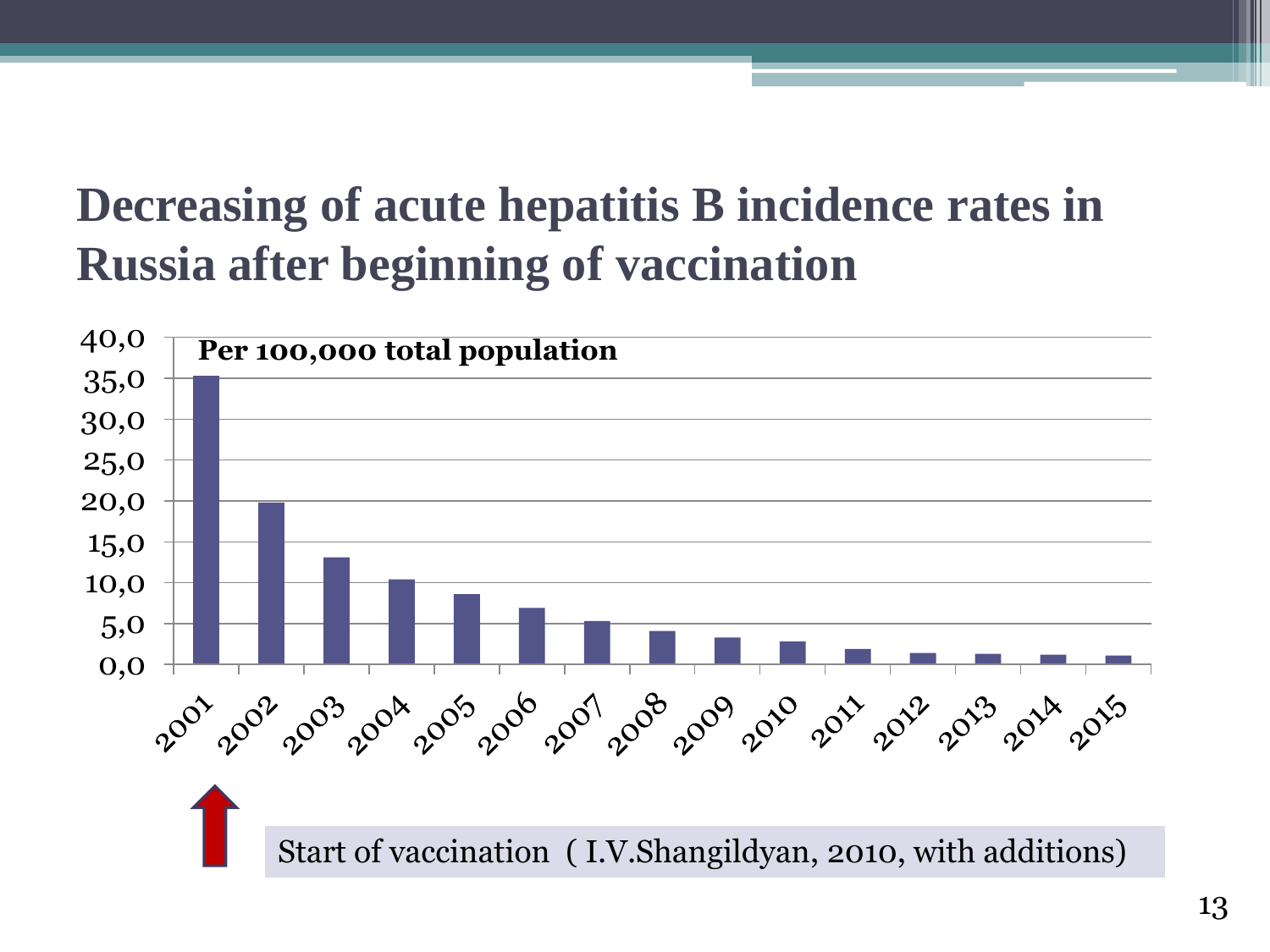# **Acute and chronic hepatitis C incidence rates in Russia**

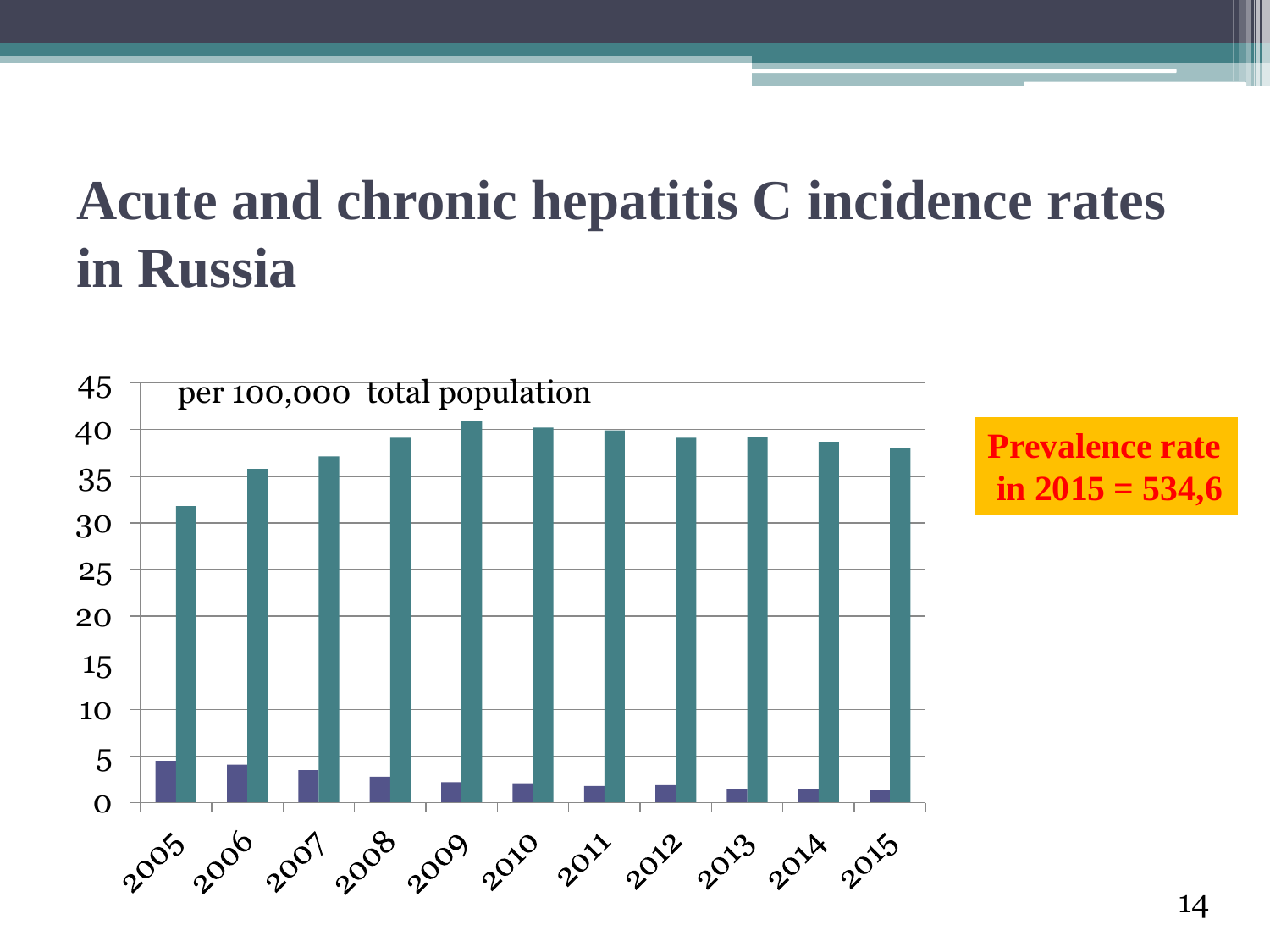## **Incidence rates of liver cancer: C22- hepatocellular + cholangiocellular carcinomas in Russia in 2015 (statistic data, per 100,000 population)**

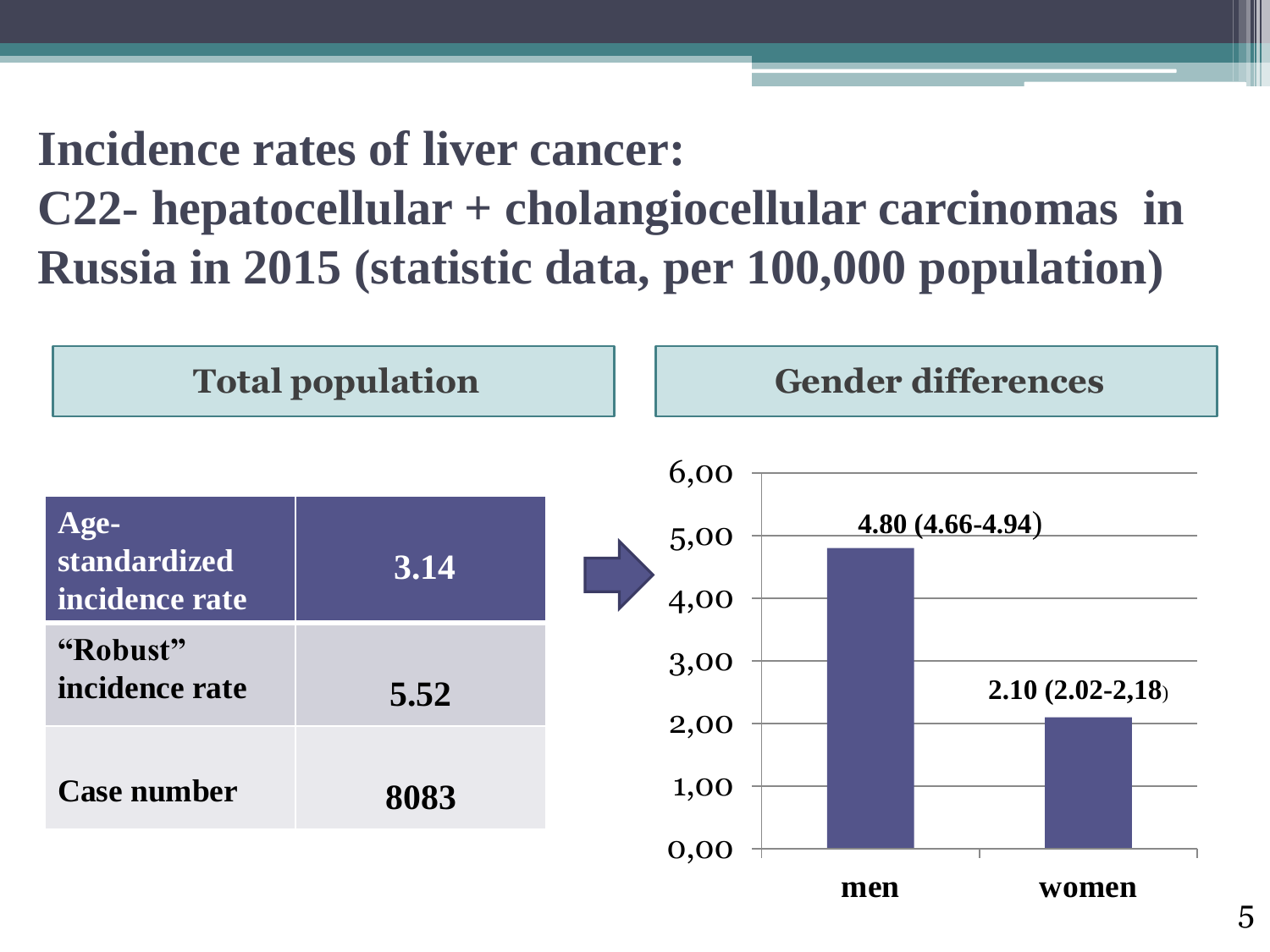### **Age distribution of liver cancer (C22) in Russia : "robust" incidence rates in 2017 (men and women)**

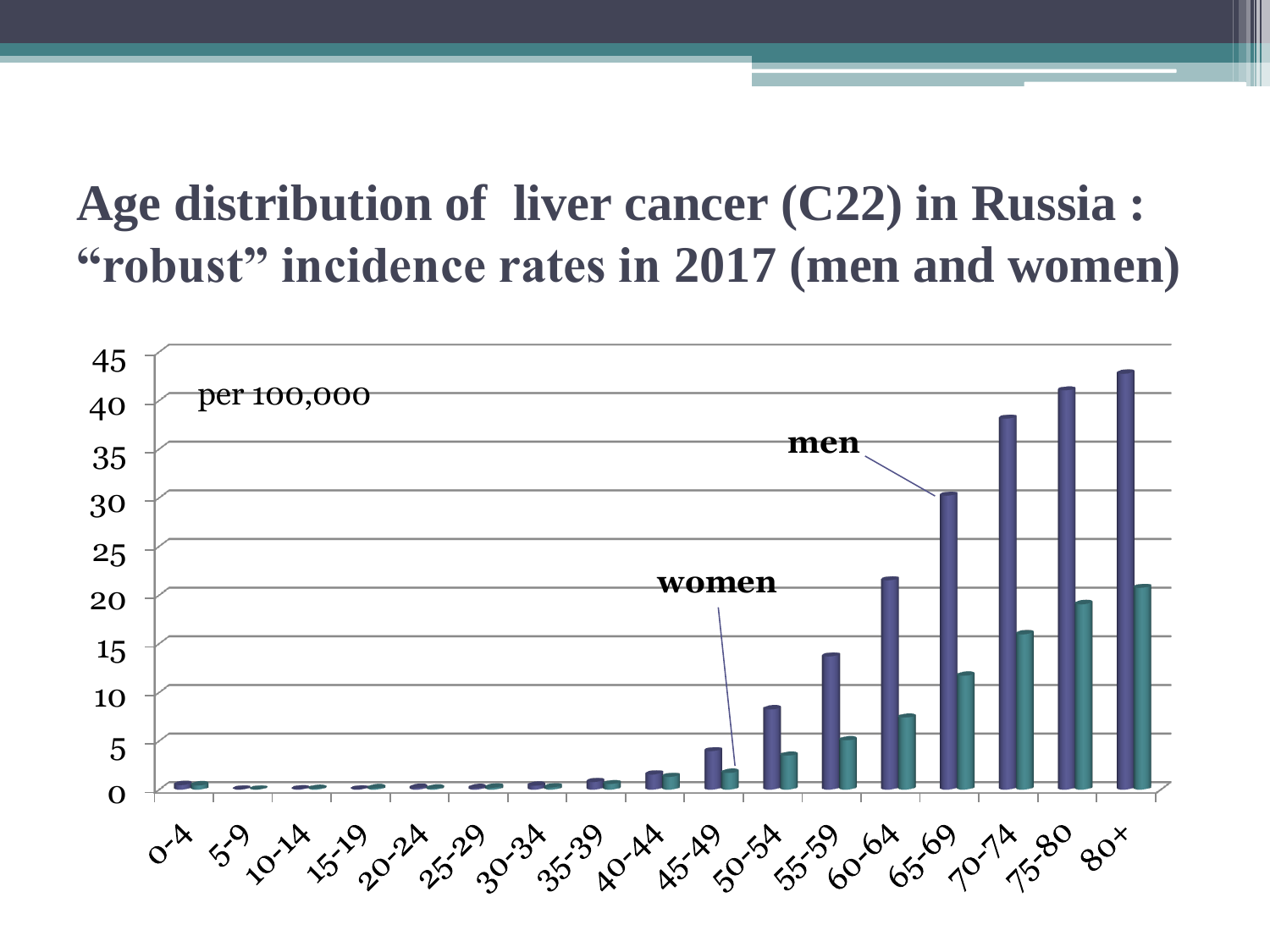# **Objectives**

The current study aimed at determining differences of epidemiological and clinical profiles associated with HCC in patients belonging to ethnic groups of Asians from Mongolia and Caucasians from Asian region of Russia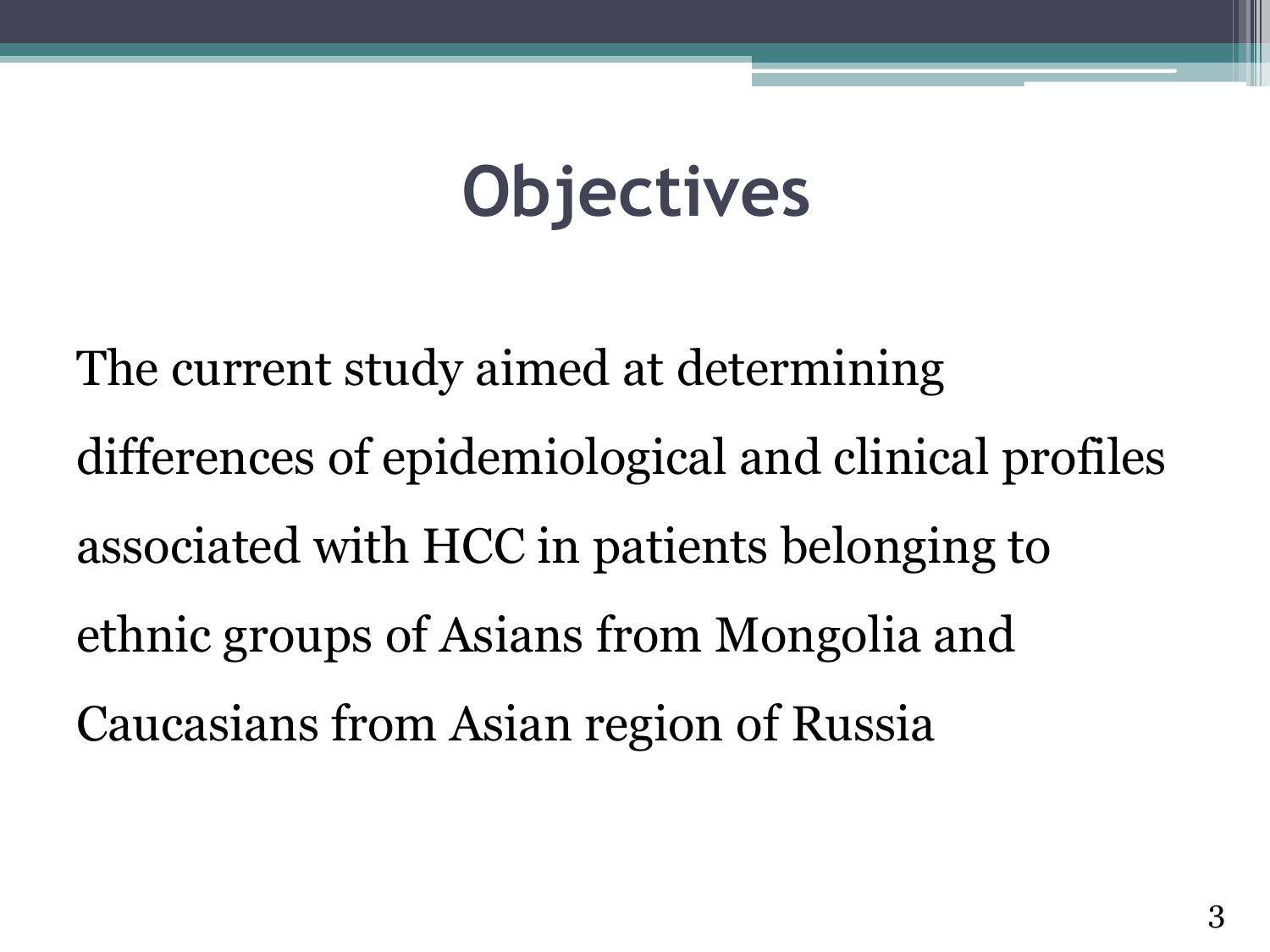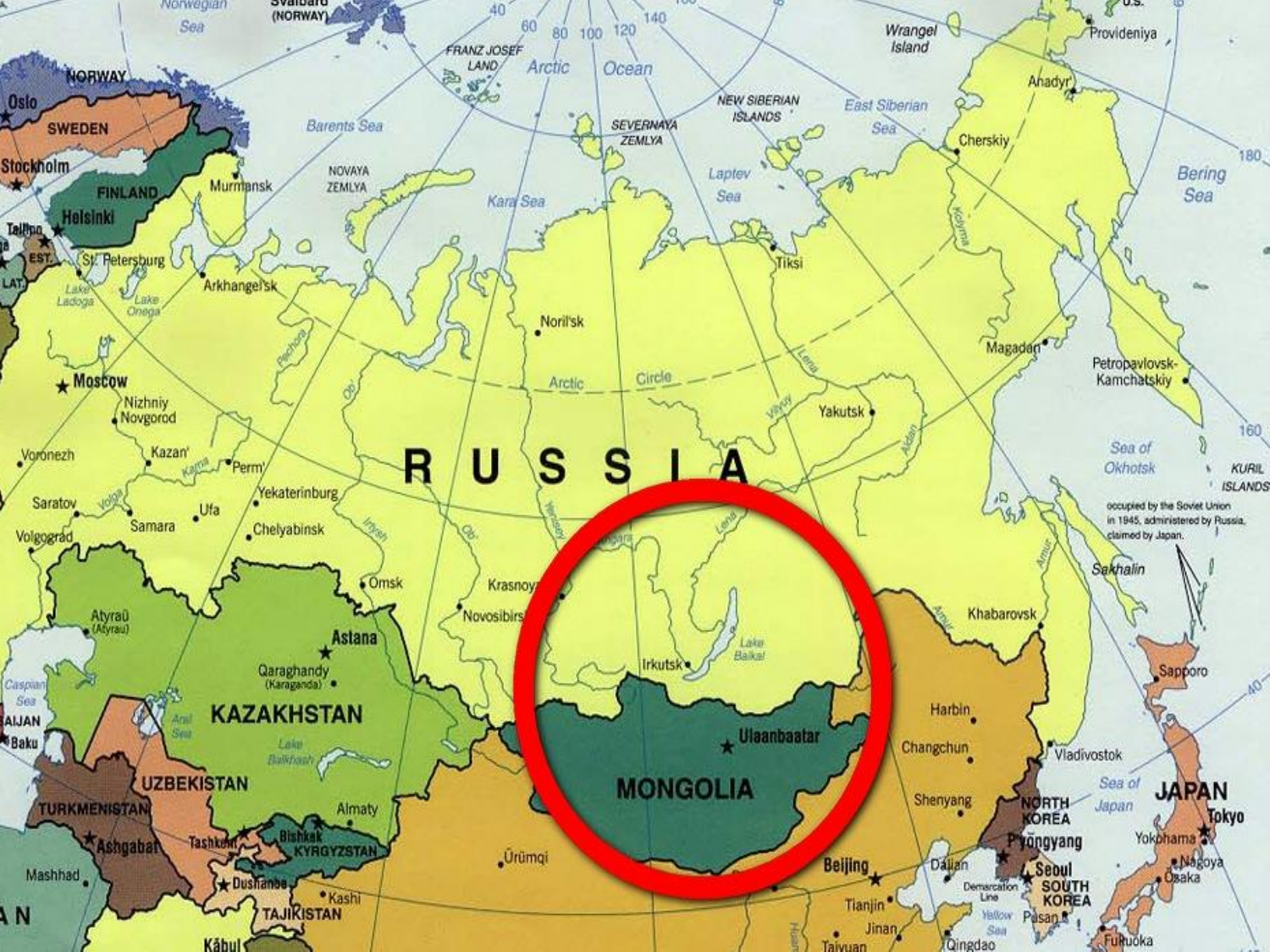#### **CLIMATE-GEOGRAPHIC AND DEMOGRAPHIC CHARACTERISTICS OF THE IRKUTSK REGION AND MONGOLIA**

| <b>INDICATOR</b>                                                    | <b>IRKUTSK REGION</b>                                  | <b>MONGOLIA</b>                                        |
|---------------------------------------------------------------------|--------------------------------------------------------|--------------------------------------------------------|
| <b>CLIMATE</b>                                                      | <b>SHARPLY</b><br><b>CONTINENTAL</b><br><b>CLIMATE</b> | <b>SHARPLY</b><br><b>CONTINENTAL</b><br><b>CLIMATE</b> |
| <b>AREA (SQUARE KILOMETERS)</b><br><b>POPULATION (MILLION)</b>      | 774,8<br>2,41                                          | 1564,0<br>2,75                                         |
| <b>DENSITY (HUMAN / SQ. KM)</b><br><b>INCOME ON ONE PERSON (\$)</b> | 3,1<br>7 3 6 6                                         | 1,8<br>3974                                            |
| <b>MEDICAL ASSISTANCE</b><br><b>STANDARDS</b>                       | <b>SIMILAR</b>                                         | <b>SIMILAR</b>                                         |
| <b>ETHNIC COMPOSITION</b>                                           | <b>CAUCASIAN WHITE</b><br>96,3%                        | <b>MONGOLOIDS</b><br><b>(KHALKH)</b> 96,3%             |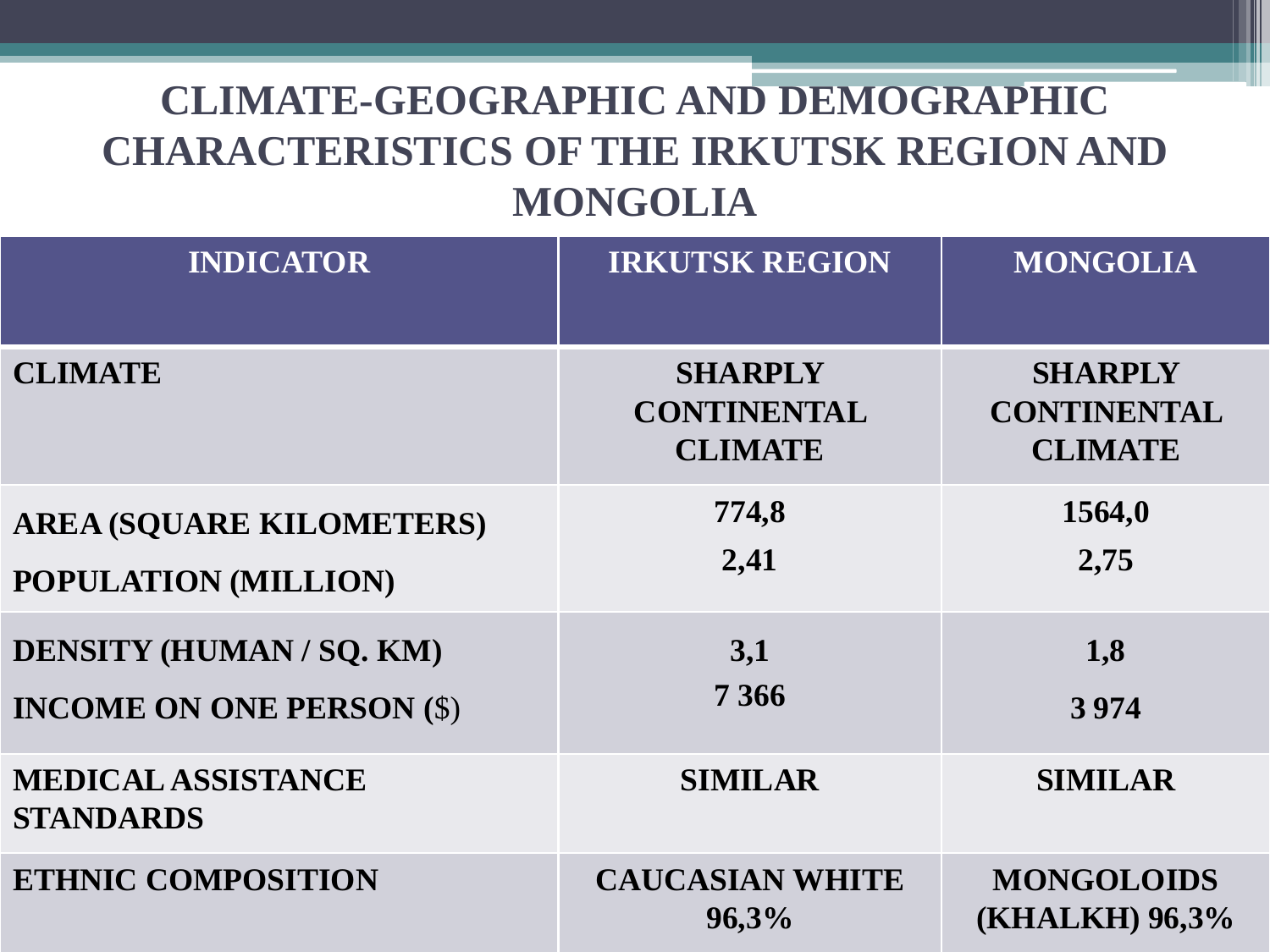# **long-term incidence of HCC in Russia and Mongolia**

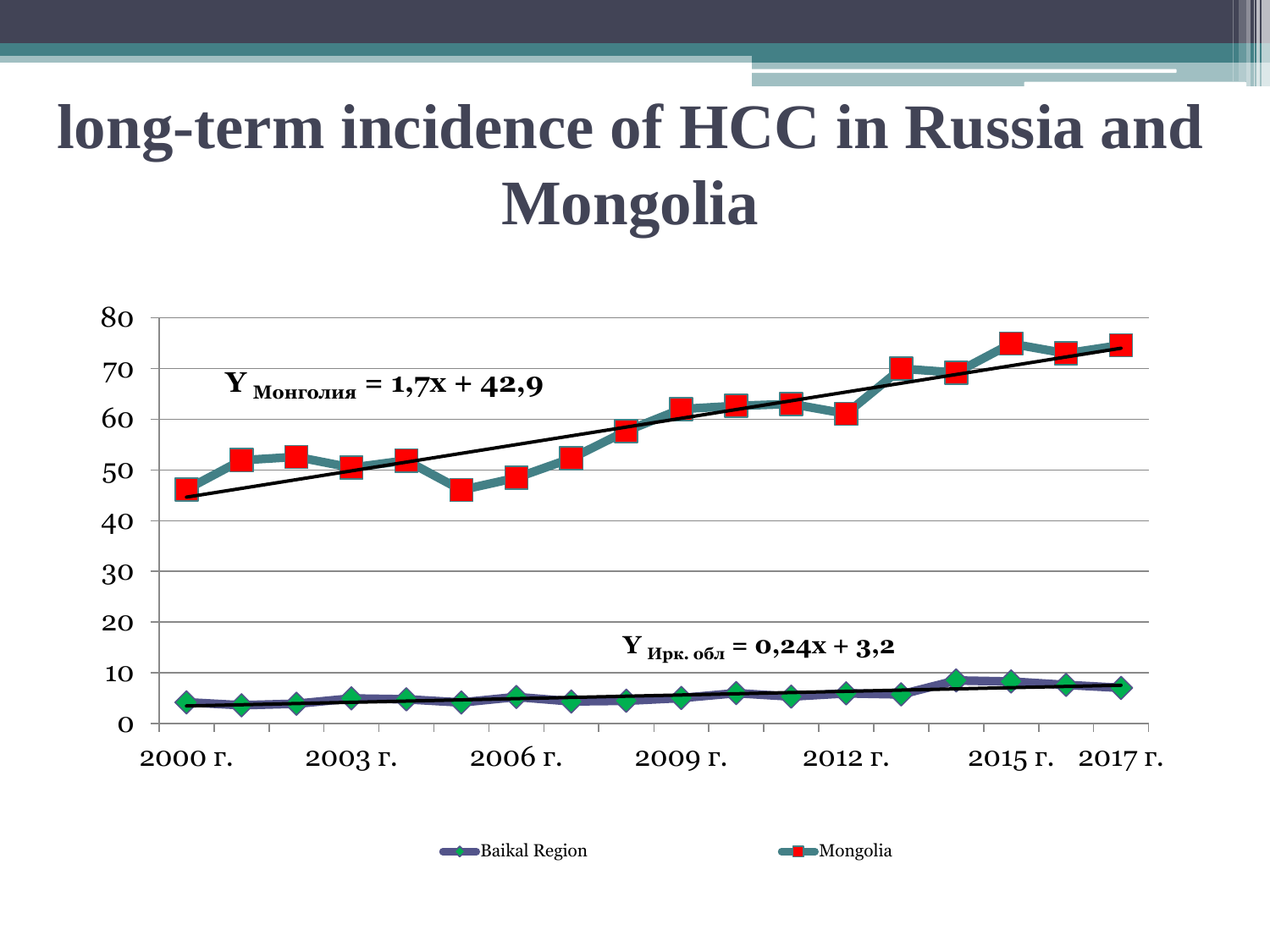### **Structure of risk factors for HCC in Mongolia and Asian region of Russia**

#### **Asian region of Russia**

**Mongolia**

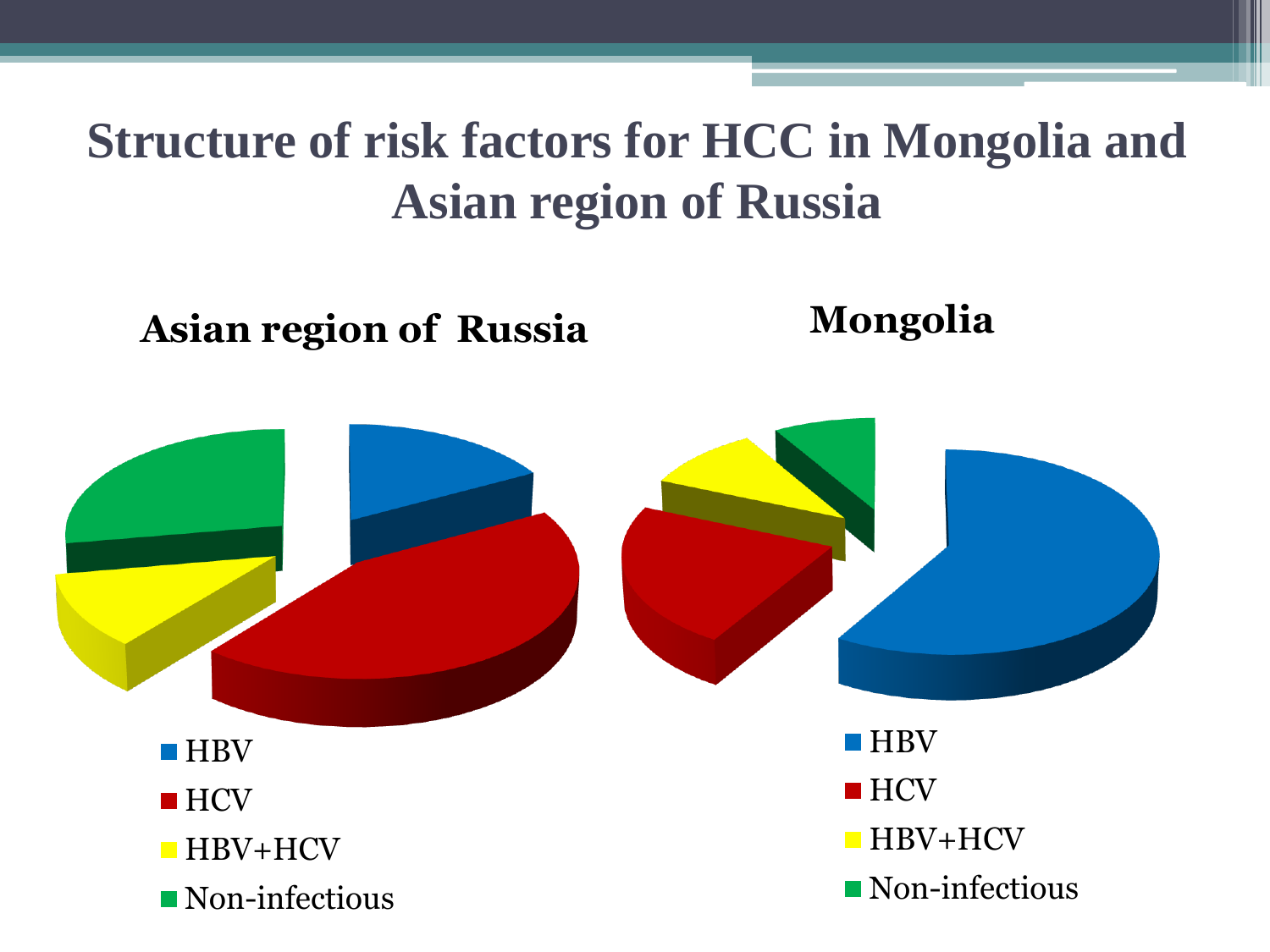## **Stage of HCC (TNM) at the time of first diagnosis**

**Mongolia**

#### **Asian region of Russia**

 $\blacksquare$   $\blacksquare$   $\blacksquare$   $\blacksquare$   $\blacksquare$   $\blacksquare$   $\blacksquare$   $\blacksquare$   $\blacksquare$   $\blacksquare$   $\blacksquare$   $\blacksquare$   $\blacksquare$   $\blacksquare$   $\blacksquare$   $\blacksquare$   $\blacksquare$   $\blacksquare$   $\blacksquare$   $\blacksquare$   $\blacksquare$   $\blacksquare$   $\blacksquare$   $\blacksquare$   $\blacksquare$   $\blacksquare$   $\blacksquare$   $\blacksquare$   $\blacksquare$   $\blacksquare$   $\blacksquare$   $\blacks$  $\blacksquare$   $\blacksquare$   $\blacksquare$   $\blacksquare$   $\blacksquare$   $\blacksquare$   $\blacksquare$   $\blacksquare$   $\blacksquare$   $\blacksquare$   $\blacksquare$   $\blacksquare$   $\blacksquare$   $\blacksquare$   $\blacksquare$   $\blacksquare$   $\blacksquare$   $\blacksquare$   $\blacksquare$   $\blacksquare$   $\blacksquare$   $\blacksquare$   $\blacksquare$   $\blacksquare$   $\blacksquare$   $\blacksquare$   $\blacksquare$   $\blacksquare$   $\blacksquare$   $\blacksquare$   $\blacksquare$   $\blacks$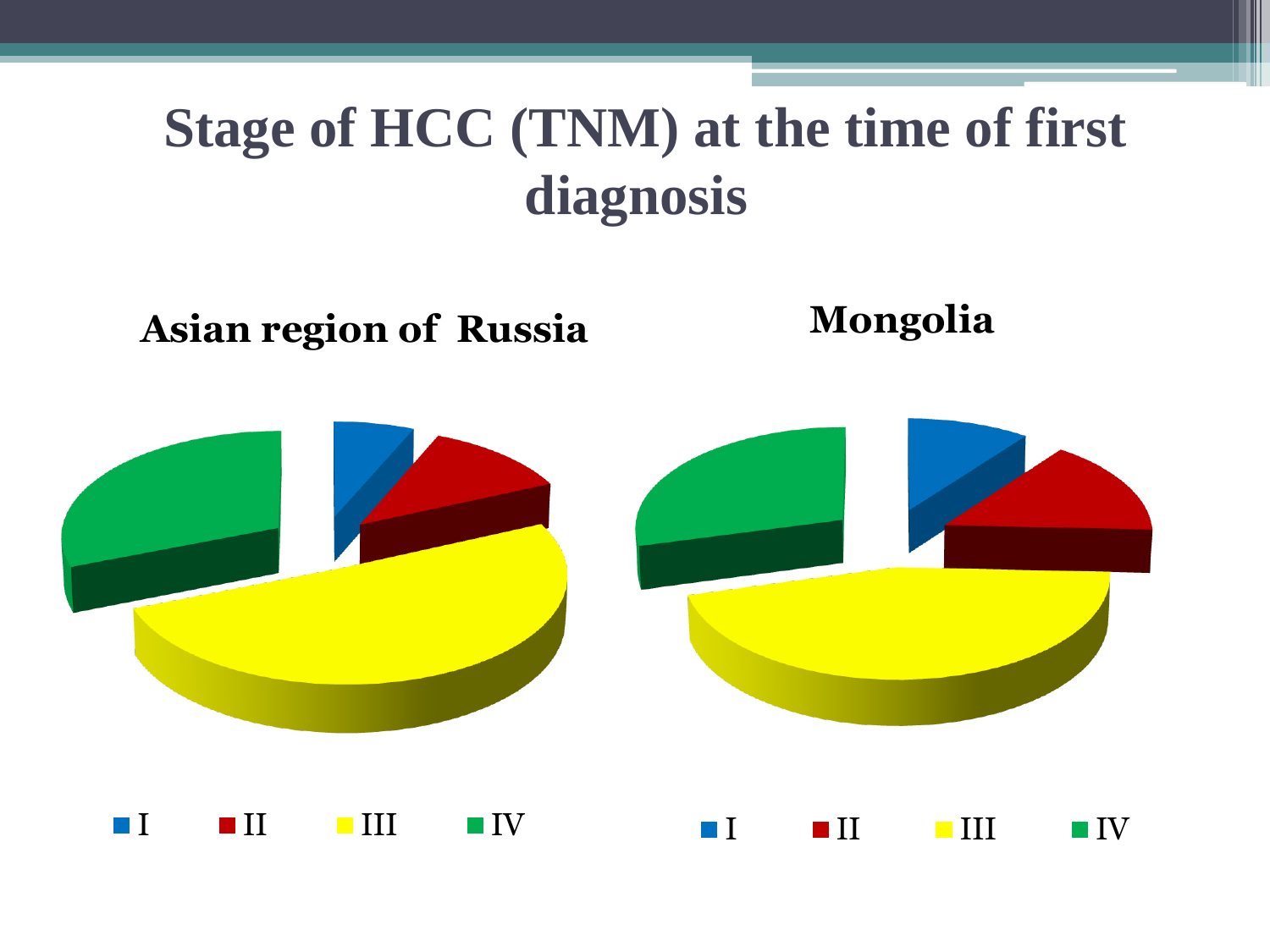## **Conclusion**

- Absence of active HCC screening programs in Russia and Mongolia
- Mongolia refers to hyperendemic regions of the world by the incidence of HCC.
- In Mongolia among the risk factors for the development of the disease, HBV plays a big role, which significantly differs it from the Asian part of Russia.
- As the number of patients with chronic HBV as a result of vaccination decreases, other risk factors for HCC, such as HCV, metabolic diseases and bad habits, should be increased.